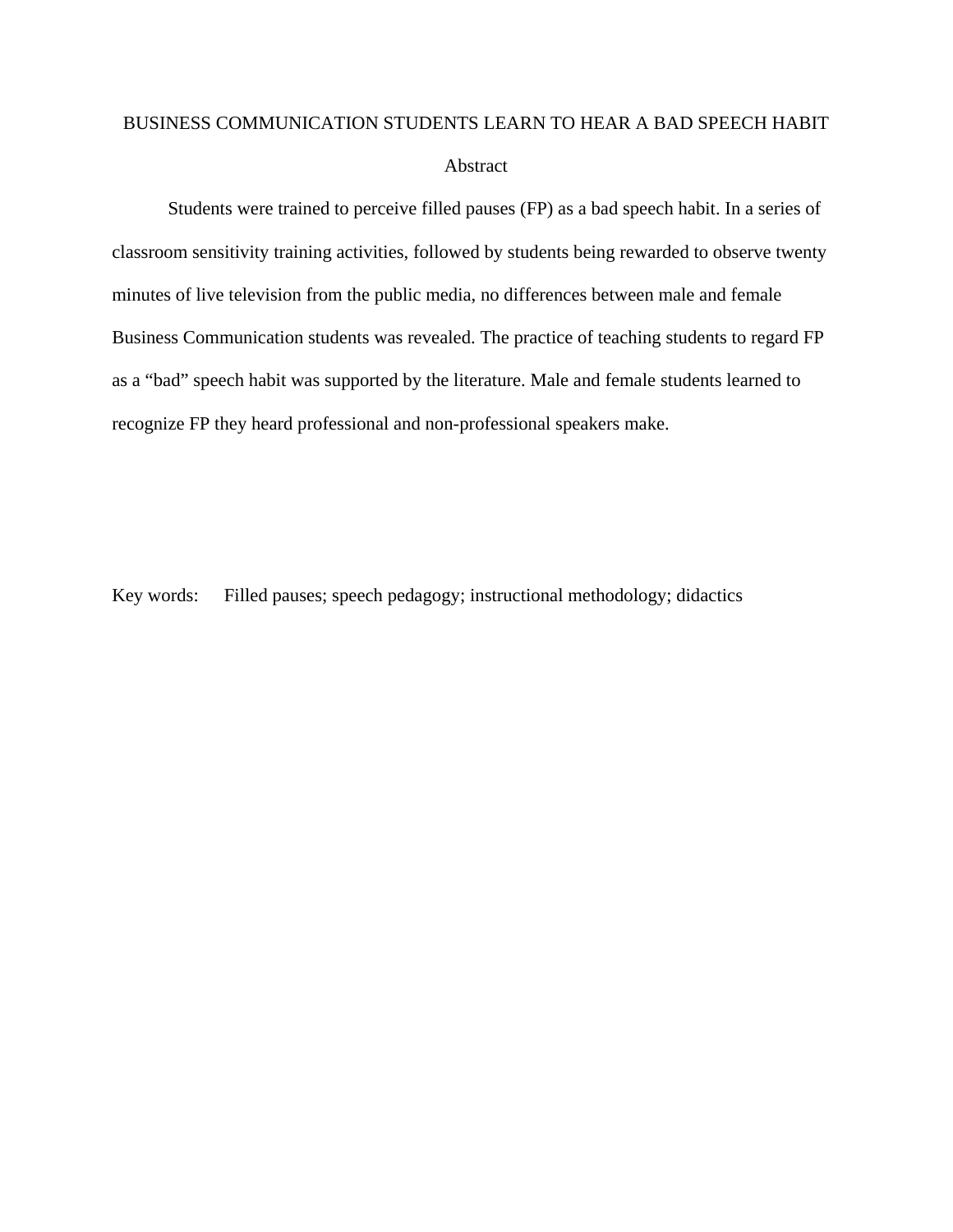### BUSINESS COMMUNICATION STUDENTS LEARN TO HEAR A BAD SPEECH HABIT

By

Reginald L. Bell, Ph.D.

Assistant Professor of Business Communication

& Faculty Coordinator for the *Center for Business Communication*

Department of Accounting, Finance, & MIS

Prairie View A & M University

[Regggieb@hotmail.com](mailto:Regggieb@hotmail.com)

And

Mrs. Lei "Paula" Liang-Bell, MSHR, CCP

Instructor of Management

Department of Management & Marketing

Prairie View A&M University

Lei\_liang@pvamu.edu

And

Ms. Bettye Deselle, MBA, ABD, CPA

Assistant Professor of Accounting

Department of Accounting, Finance & MIS

Prairie View A&M University

Bettye\_dessle@pvamu.edu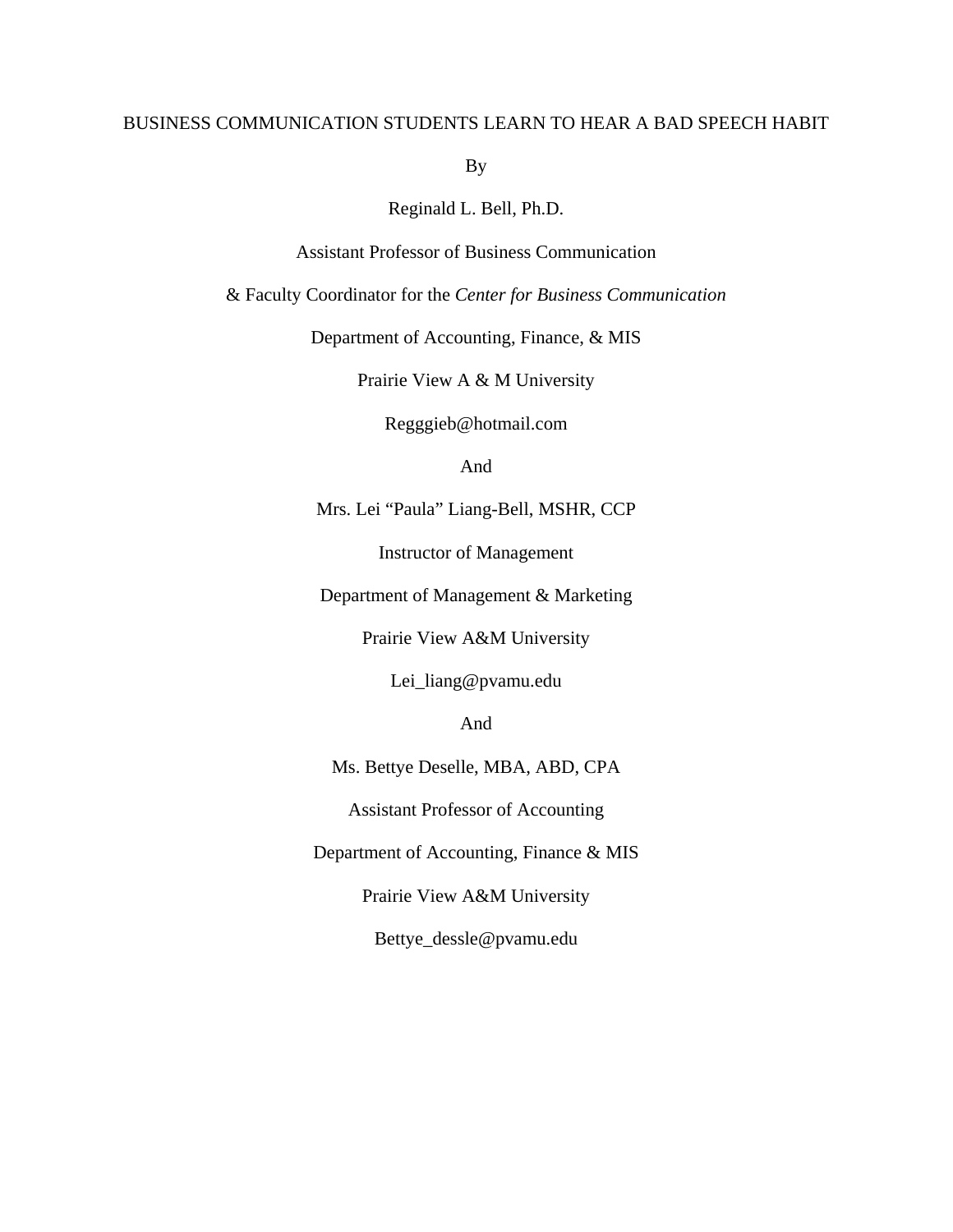#### INTRODUCTION

Martin Luther King's "I Have a Dream" and Franklin D. Roosevelt's "The War Address," required outstanding deliveries to be fully appreciated. They had to verbalize their manuscripts with forceful vocal fluency that aided them in achieving their desired purposes. Imagine the power of FDR's thunderous voice, as it was heard on national radio broadcasts December 8, 1941, when he first personified "a date which will live in infamy". Business Communication students are believed to improve their vocal fluency if they learn to avoid "bad" speech habits. Utilizing filled pauses (FP) in abundance contributes to what (Howell  $\&$  Sackin 2001) called fluency failure. Sprague and Stuart (2000) in their popular *Speaker's Handbook* dedicated nearly an entire page to recommendations on eliminating FP. They advise students:

Do not be afraid to pause between sentences or thoughts when you speak. But avoid filling those pauses with distracting and meaningless sounds and phrases. When a speaker is nervous, a one-second pause can seem like a ten-second stretch of dead air, and the temptation to fill it with something can be great…other irrelevant repetitions may have grown out of an unconscious need to apologize for inadequacies of expression (p. 339).

Students make measurable progress in Business Communication courses as a direct result of integrating and mastering concepts rooted in pedagogic theory and science.

They learn the correct preparation of a sentence outline; they attain an awareness of mechanical articulators; they learn appropriate pronunciation and enunciation of words and phrases; they learn proper inflection of voice, pitch, quality and emotional content; they learn physical delivery, including gesticulation and eye contact; they receive guided practice and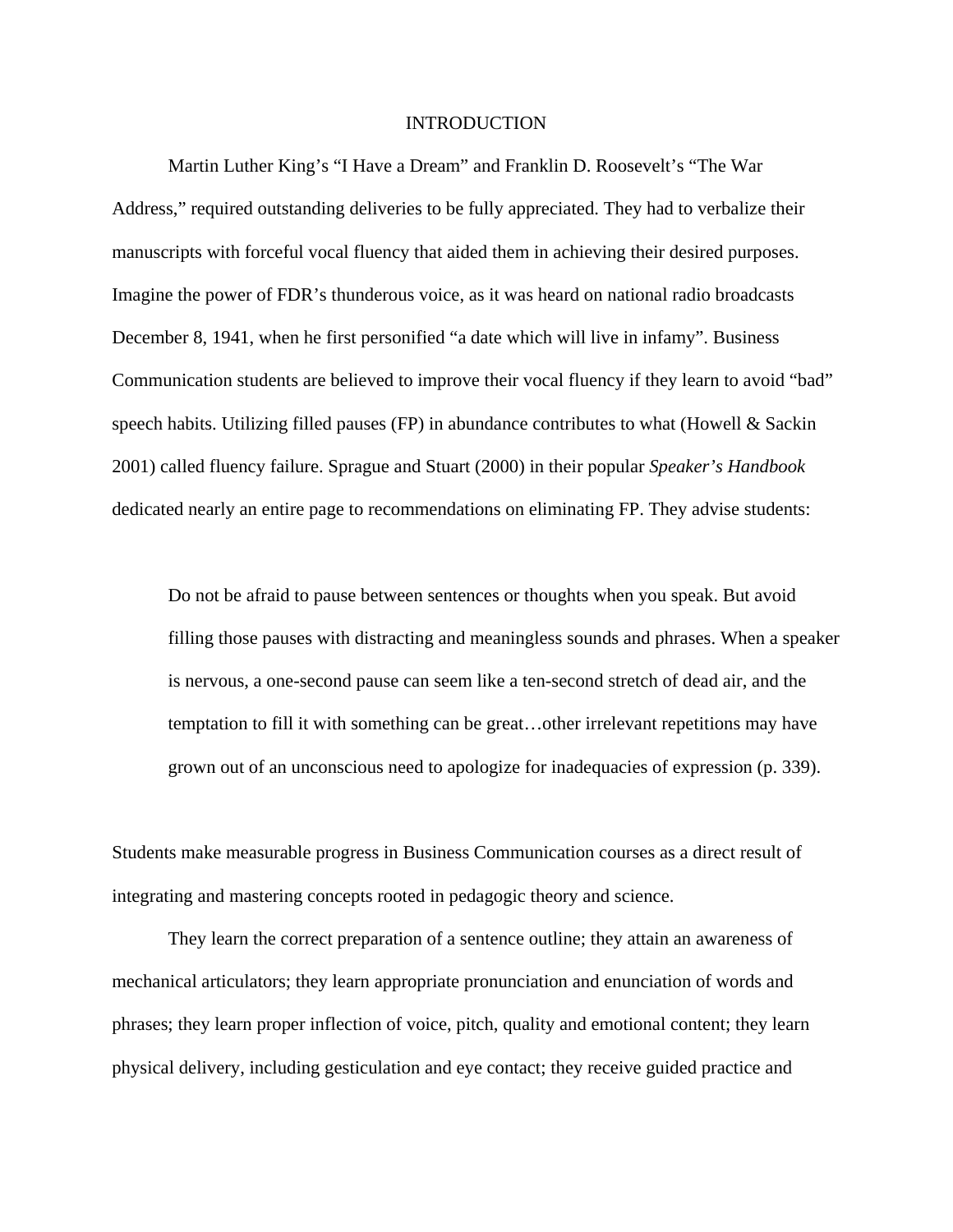timely feedback; they learn to avoid FP by becoming sensitive to their own use of distracting and meaningless sounds and phrases. It is hard to say how many Business Communication teachers rely on peer reviewed published articles as scientific evidence to guide their course designs; however, it is safe to say that many will engage in teaching practices based on logic and not necessarily statistical based research published in academic journals.

Statistical inferences can be made by observations drawn from a population sample. The Central Limit Theorem allows a researcher to use a representative sample drawn from a large enough population to assume the population is normally distributed. Statistically inductive arguments are weaker than logical deductive arguments. Hypothesis testing is an inductive rational method of thinking. A probability can never be a certainty. Business Communication instructors will have trouble avoiding deductive inferences about their own classroom populations if they base their own teaching in logic: statements of certainty. Business Communication instructors might deduce a students' ability to develop a speech topic with an example similar to the following:

- I. The properly ordered speech has an introduction first, a body second, and a conclusion last.
- II. The student's speech was properly ordered.
- III. The student has prepared a speech that contains an introduction first, a body second, and a conclusion last.

The conclusion drawn becomes necessary if both the primary and secondary premises are true. The practice, although the deductive conclusion cannot be generalized to a population, would be perfectly reasonable, didactically speaking; furthermore, the method would be valid for a teacher who observes a student's behavior and confirms progress that student has made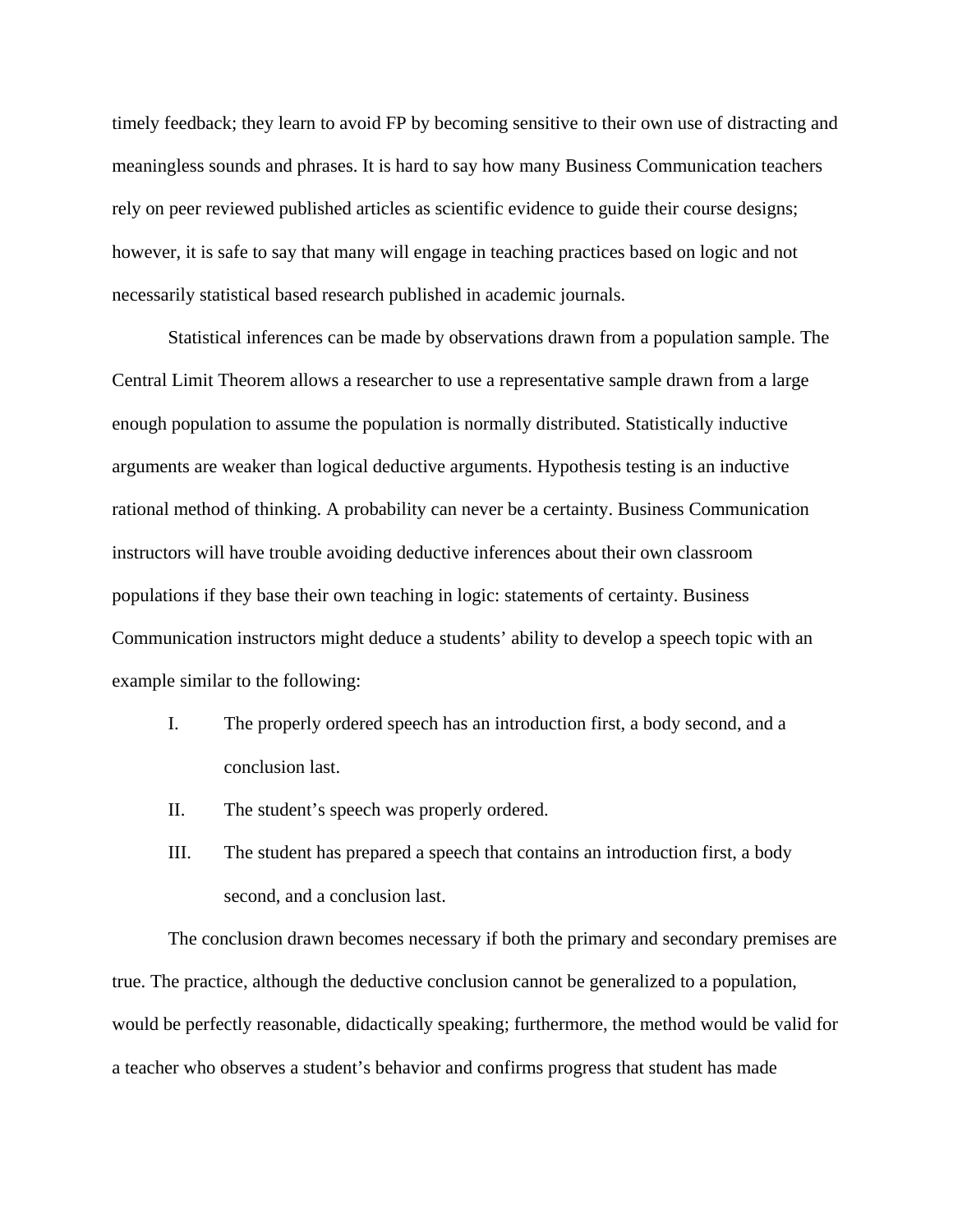directly. Teachers could make hundreds of such deductive syllogisms in the classroom environment over a career, exposing thousands of students to their methods, and paving the way for pedagogic practices that might be accepted by the profession. A Business Communication professor may deduce students would be capable of improving vocal fluency and achieving a desired speech purpose by avoiding the over-use of FP (Sprague and Stuart, 2000).

It is acceptable pedagogic practice the teachers insist student presentations include forceful vocal delivery—vivid, vital, interesting language, and they avoid irrelevant, repetitions words and phrases. Furthermore, the lack of empirical evidence on the fundamentals of good speaking is not sufficient to castigate those ideas as poorly asserted platitudes (Hugenberg and Hugenberg 1997). There is classroom verification that gives the concept of teaching good vocal delivery high face validity.

Hence, the following question was undertaken: Is there a difference in male and female Business Communication students regarding their observations of FP they heard in the public media after being exposed to classroom sensitivity training activities? The purpose of this study was to compare how male and female Business Communication students differed after they received instruction on how to reduce their own usage of FP.

#### Purpose of the Study

The purpose of the study was to determine if differences exist between male and female Business Communication students regarding their perceptibility to observe (on their own) FP they heard in the television media after undergoing sensitivity training. The study might provide evidence that the practice of using sensitivity training to correct a bad speech habit FP is effective. The study could enhance Business Communication pedagogy if teachers determine male and female students use fewer FP during their presentations and if they are able to detect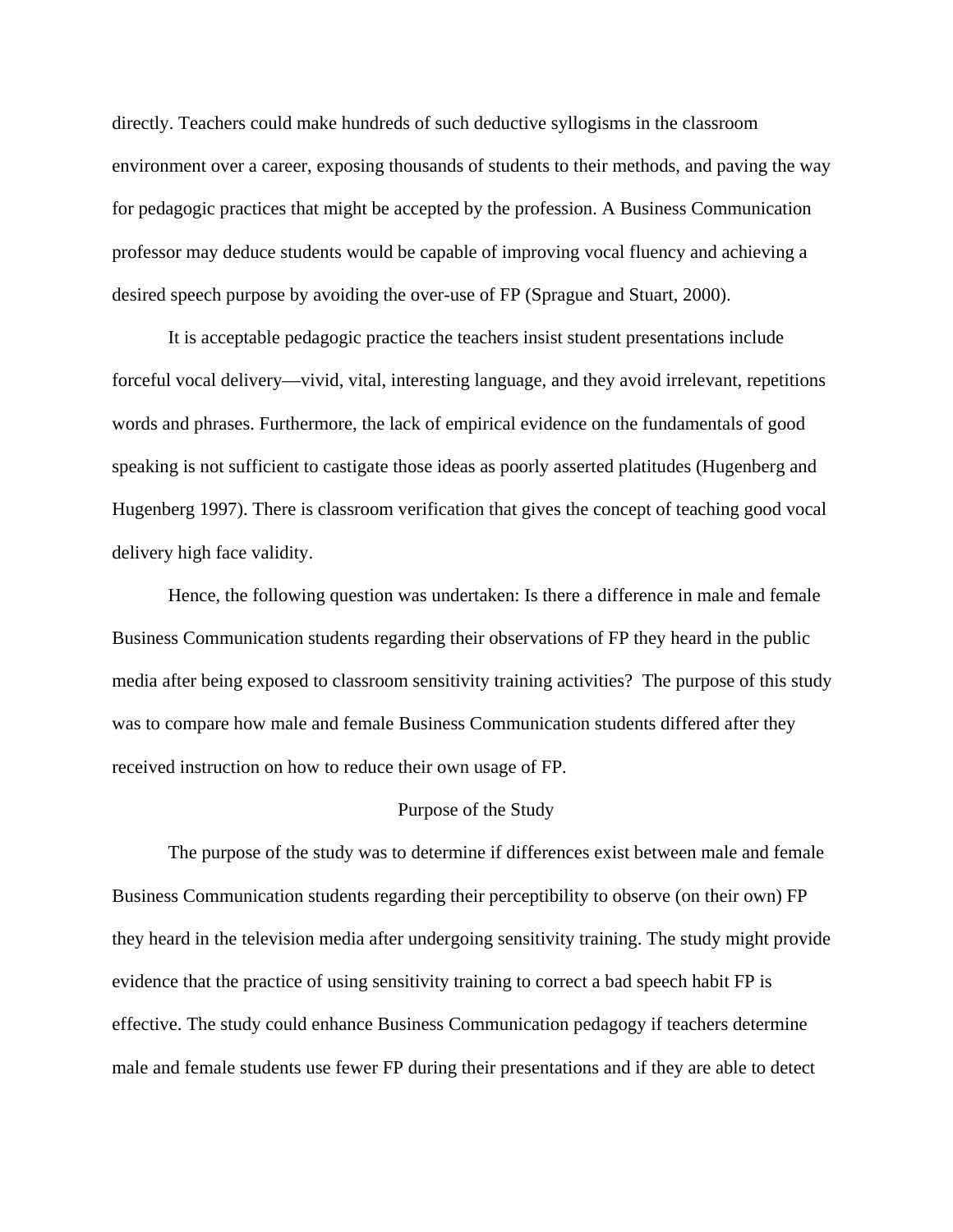more FP used by others after undergoing sensitivity training. The Oral communications unit in Business Communication courses could be improved. Much could be learned if students' tallies were compared with their gender. The study was needed for several reasons.

### Need for the Study

Business Communication teachers seek knowledge of this type for professional improvement. Instructors must be prepared to agree on the didactics in teaching business students oral communication as a component of their Business Communication courses. The practice of teaching students to avoid using FP as an accepted instructional method needs to be evaluated empirically. Business Communication courses are subject to a wide variety of teaching practices delivered by instructors who may have little to no experience teaching a course on public speaking. Individuals with a vested commitment to teaching Business Communication, writing Business Communication texts, and teaching units on oral communication would benefit. A review of related literature was conducted to determine if evidence that FP are associated with fluency failure and speech disorders. A few articles were found.

### Related Literature

Lallgee and Cook (1969) in a seminal paper sought to test a popular theory that FP increase as a product of anxiety. They found an increase in FP was not a product of anxiety on both content words (nouns, verbs, adjectives) and function words (pronouns, particles). They determined the FP did not increase when pressure to speak and continue speaking was higher. Their study was delimited to dialogue and the monologue was not tested in that study.

Cook (1971) examined a well-known theory that FP and found it was not correct. The researchers examined the occurrence of FP in the spontaneous speech of 11 subjects and found that FP occurred significantly more often than would be expected before pronouns, conjunctions,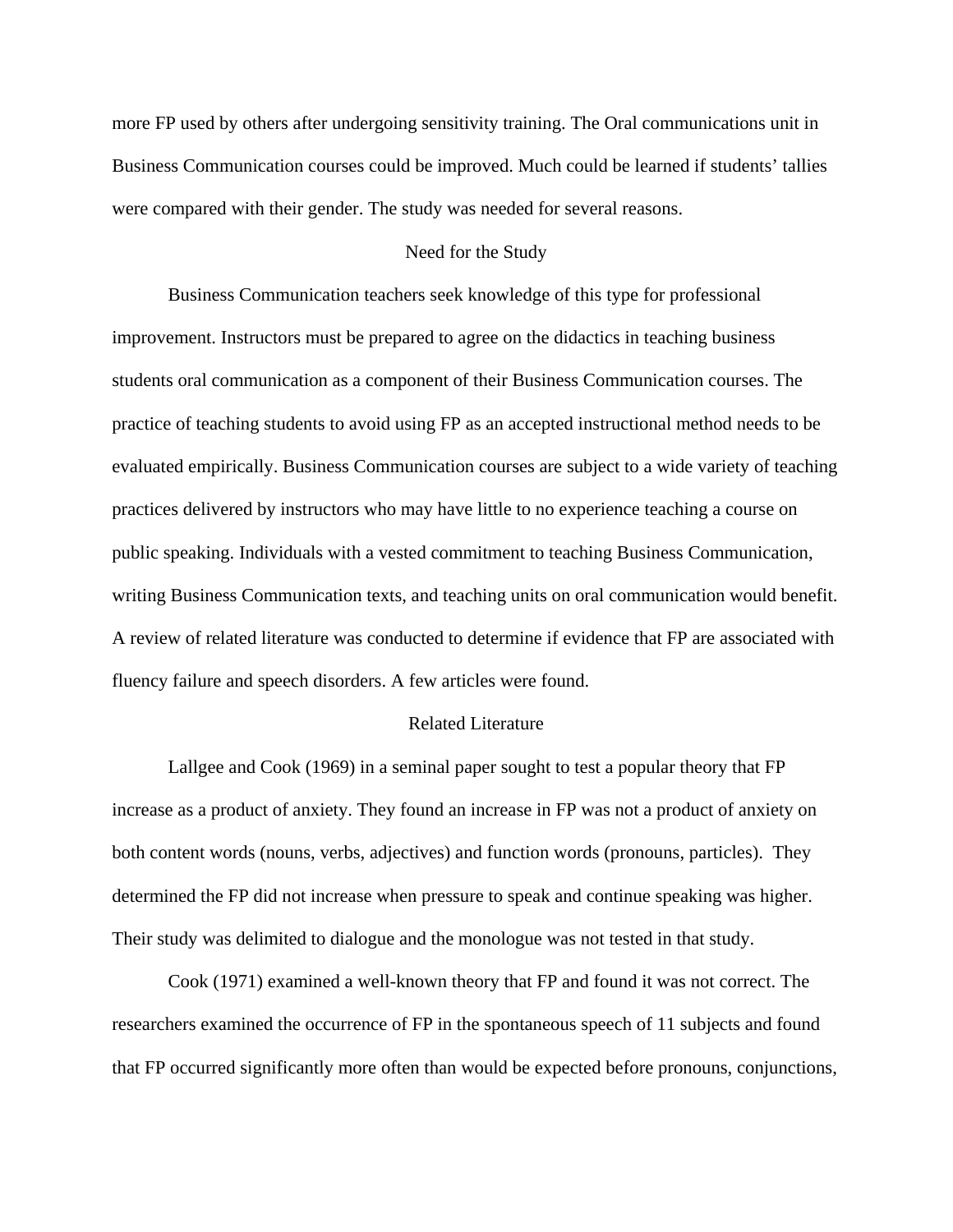'well', 'yes', 'no'. Cook (1971) also found FP occurred significantly less often than would be expected before nouns, verbs and adverbs, prepositions and auxiliary verbs and FP occurred about as often as would be expected before adjectives.

Erard (2004) in New York Time article titled "Just Like, Er, Words, Not, Um, Throwaways" said that FP are problematic and plague speech-recognition system in particular. Imagine a doctor at surgery using "um" and being misunderstood by others as saying thumb.

Howell and Sackin (2001) conducted a replication study of a paper by Beattie and Bradbury (1979) and confirmed their finding reported. They confirmed that a change in word repetition rate (FP) does increase on function words and not content words when silent pause is eliminated by punishment. They conducted repeated measures on four subjects.

Turner and Dindia (1995) examined 11 verbal communication behaviors to study the discrimination between the verbal behavior of males and females. They found that females engaged in more justifiers, intensifiers, and agreement than males whereas, males engaged in more vocalized pauses and also received more vocalized pauses than females. Men in the study exhibited more vocalized pauses than women. Turner and Dindia(1995) stated "vocalized pauses are commonly perceived as manifestations of discomfort and a lack of fluency in the situation", p90.

After reviewing the related literature, FP were found in several studies to be the variable of interest. Researchers treated that variable as a generally accepted component or factor in fluency failures and speech disorder. The pedagogic practice of business communication teachers who train their students to hear FP as a bad habit is valid.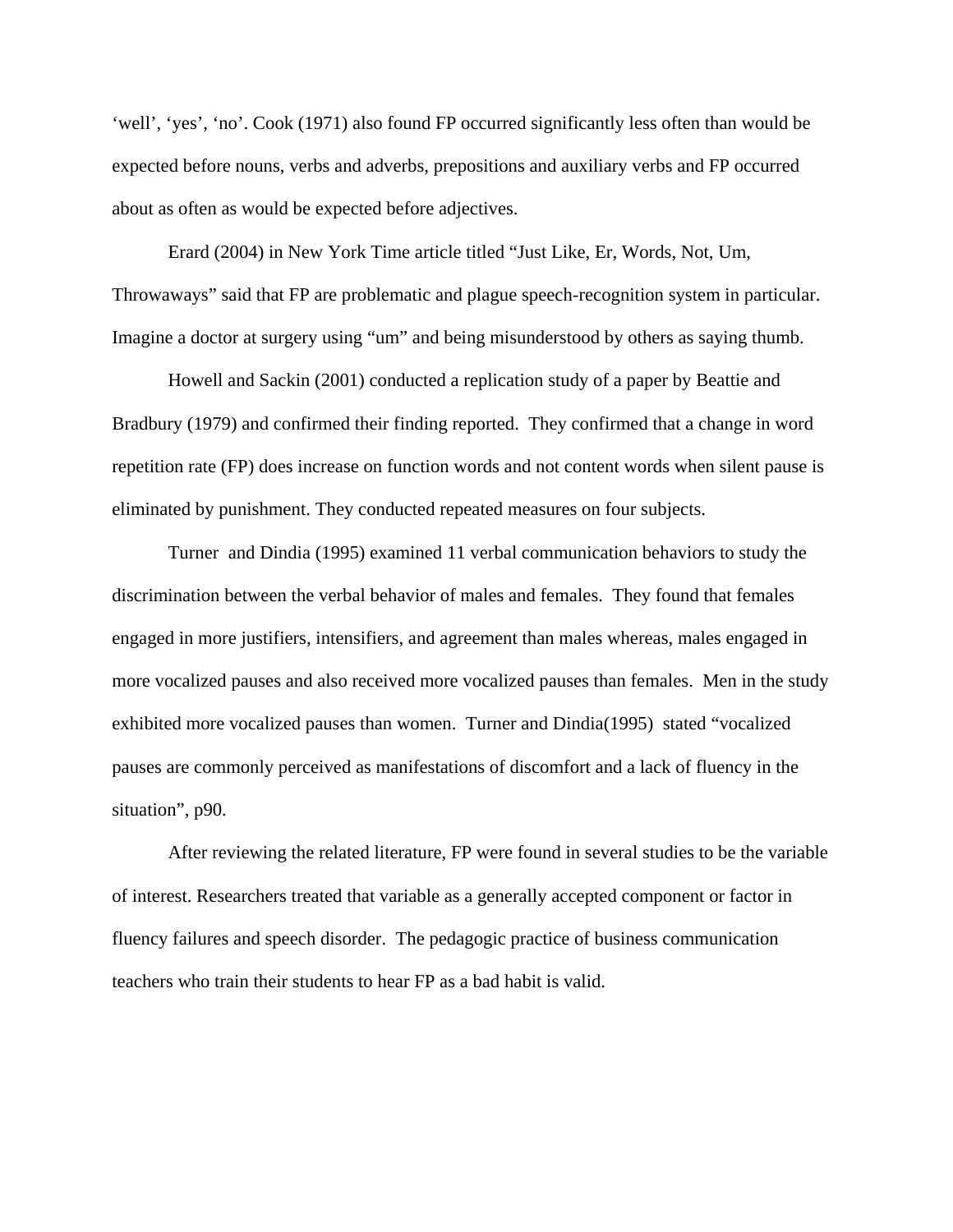#### Instructional Methodology

Students enrolled in two business communication courses taught at a medium size regional university received four class periods of instruction on avoiding "FP" in monologues. There were a total of 70 students enrolled in two courses that met Monday, Wednesday and Friday. Students were given a one-point quiz the first period of training, prior to any instruction on FP. Fewer than five percent of the students could identify what a "filled pause" was. The students' training began immediately following the pre-diagnostic quiz.

All students received handouts on the parts of speech. They received a mini lecture on filled pause from chapter 25 of *The Speaker's Handbook* (Sprague and Stuart, 2000), a supplement on vocal improvement, and an opportunity to engage in a one-minute impromptu speech. Students participated in several dialogues while assembled in student-led discussion groups. The third period of training was more involving.

The instructor asked students to call off a number, one through six; they were assigned to a group with the same corresponding number. Students were asked to retrieve their parts of speech document to and to discuss using information from their packets. Each group was given ten minutes to read its assigned passage from the handout, five minutes to discuss the assigned passage within the group, and five minutes to discuss six questions assigned to each group. There was one question per student. In groups with seven members, two students would share a question. Each member of the six groups was responsible for sharing his or her answer with the entire class. The instructor called on each student by name from the roster. Each student had to stand and deliver his or her answer while avoiding the use of FP.

Each student was required to stand and talk for at least one minute. While the student was speaking, the instructor would call attention to the student's use of a filled pause. The student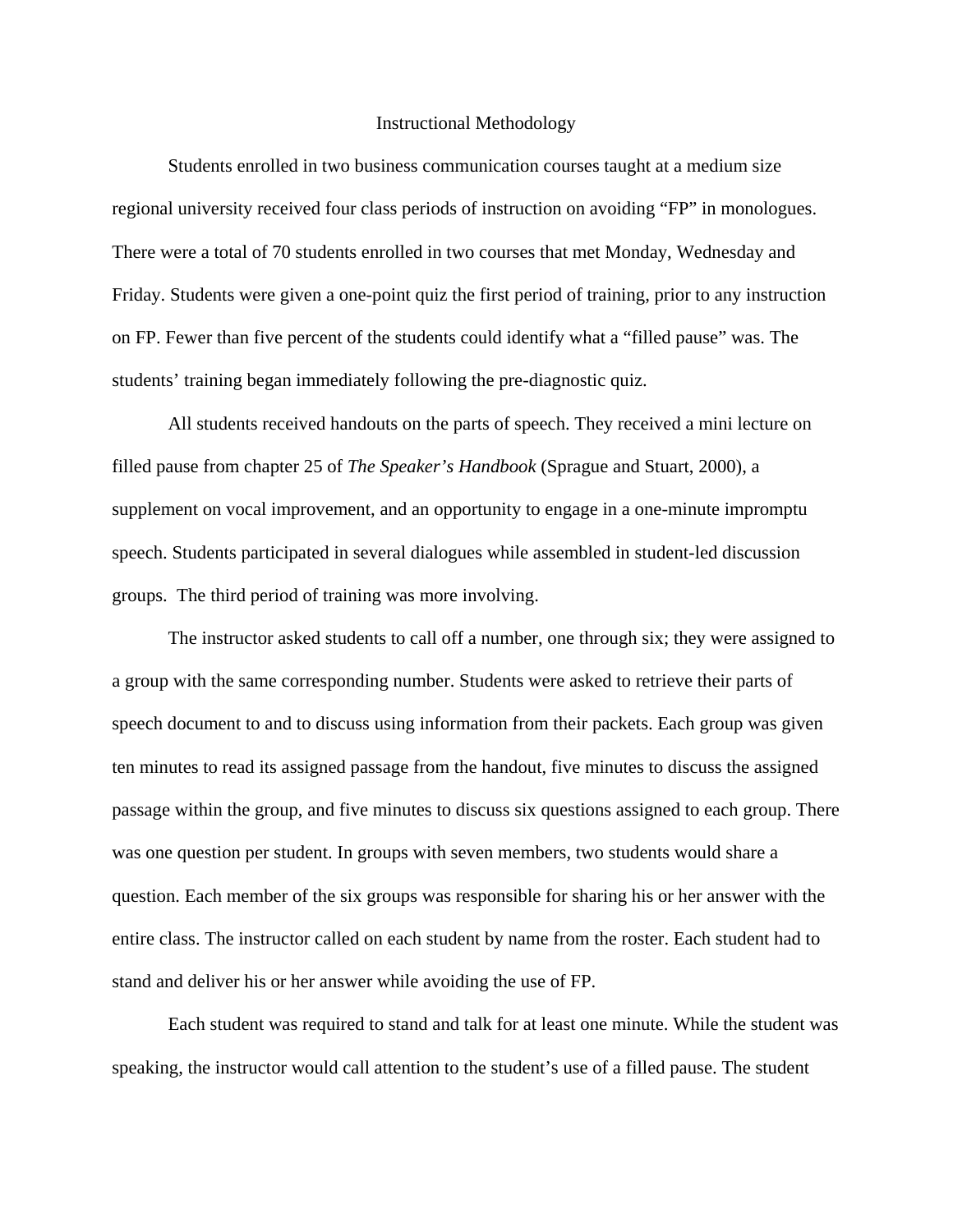was then asked to restate the answer and try not to use any filled pause such as "and so on and so forth," "right?" "I mean," "um," "uh," "err," "ok," "y'know," "see" "like," and "or whatever" (Sprague & Stuart, 2000). Training continued for a forth period with students being required to deliver a one-minute impromptu speech titled, "My Most Painful Physical Experience"*.* The presentation was worth three quiz points. Students were told in advance that the score would be purely based on an impromptu speech that contained an introduction, a body and a conclusion (a moral to the story). They also were told to avoid using filled pause because it was a bad habit and should be avoided.

 After the forth period of training, students were asked to go home and observe a television program of their liking for twenty minutes. They were asked to select two persons they identified as a professional speaker and a non-professional speaker. They were told to select a television program of any kind they believed to feature a professional speaker and nonprofessional speaker. Students were asked to observe each speaker one at a time for ten minutes, even if the two speakers where engaged in conversation. The students observed both speakers for a total of twenty minutes. Students were asked to keep a tally of the number of FP they heard from each speaker. Students viewed a wide variety of programs and speakers as shown in Tables 1, 2, 3, 4, and 5 below.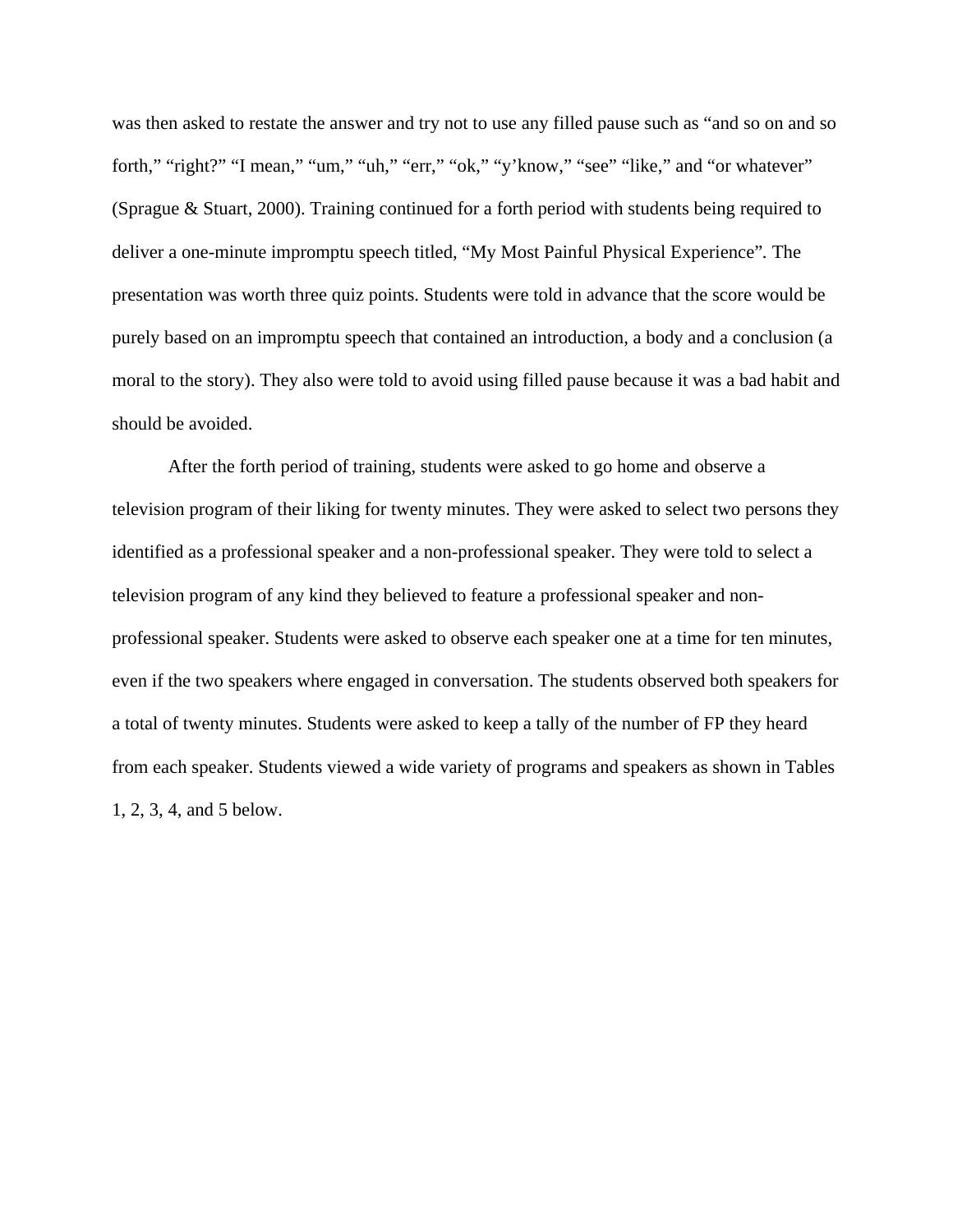# *Ten Minutes of Filled Pause Tallies for TV Personalities Students Identified as Professional*

*Speakers* 

| <b>PROFESSIONALS</b>   | <b>FREQUENCY</b> | <b>PERCENT</b> |
|------------------------|------------------|----------------|
| *Not Named             | 21               | 35.0           |
| **Jerod/Subway         | 1                | 1.7            |
| A.J. And Free          | 1                | 1.7            |
| Aaron Brown            | 1                | 1.7            |
| Al Sharpton            | $\mathbf{1}$     | 1.7            |
| <b>Andrea Watkins</b>  | 1                | 1.7            |
| Big Tigga              | 1                | 1.7            |
| Dan Rather             | 1                | 1.7            |
| David Letterman        | 1                | 1.7            |
| Dianne Sawyer          |                  | 1.7            |
| Dr. Phil               | 1                | 1.7            |
| George Bush            | 5                | 8.3            |
| Heidi Collins          | $\overline{2}$   | 3.3            |
| Jenny Jones            | $\overline{2}$   | 3.3            |
| <b>Jonny Wanes</b>     | 1                | 1.7            |
| Larry King Live        | $\overline{7}$   | 11.7           |
| Lou Dobbs              | $\overline{2}$   | 3.3            |
| <b>O'Reilly Factor</b> | $\mathbf{1}$     | 1.7            |
| <b>O'Rielly Factor</b> | 1                | 1.7            |
| Paula Zahn             | 1                | 1.7            |
| Peter Jennings         | 1                | 1.7            |
| Regis/Kelly            | 1                | 1.7            |
| <b>Rick Santorum</b>   | 1                | 1.7            |
| <b>Ricky Lake</b>      | 1                | 1.7            |
| <b>Sherry Williams</b> | 1                | 1.7            |
| Ted Koppell            | 1                | 1.7            |
| Tom Brokov             | 1                | 1.7            |
| Total                  | 60               | 100.0          |

\* Represents student tallies for television personalities that were not named by students who either viewed programs in progress or failed to identify the name of the speaker during their twenty-minute observations. \*\*Tally score is indicative of a student's misunderstanding of the assignment.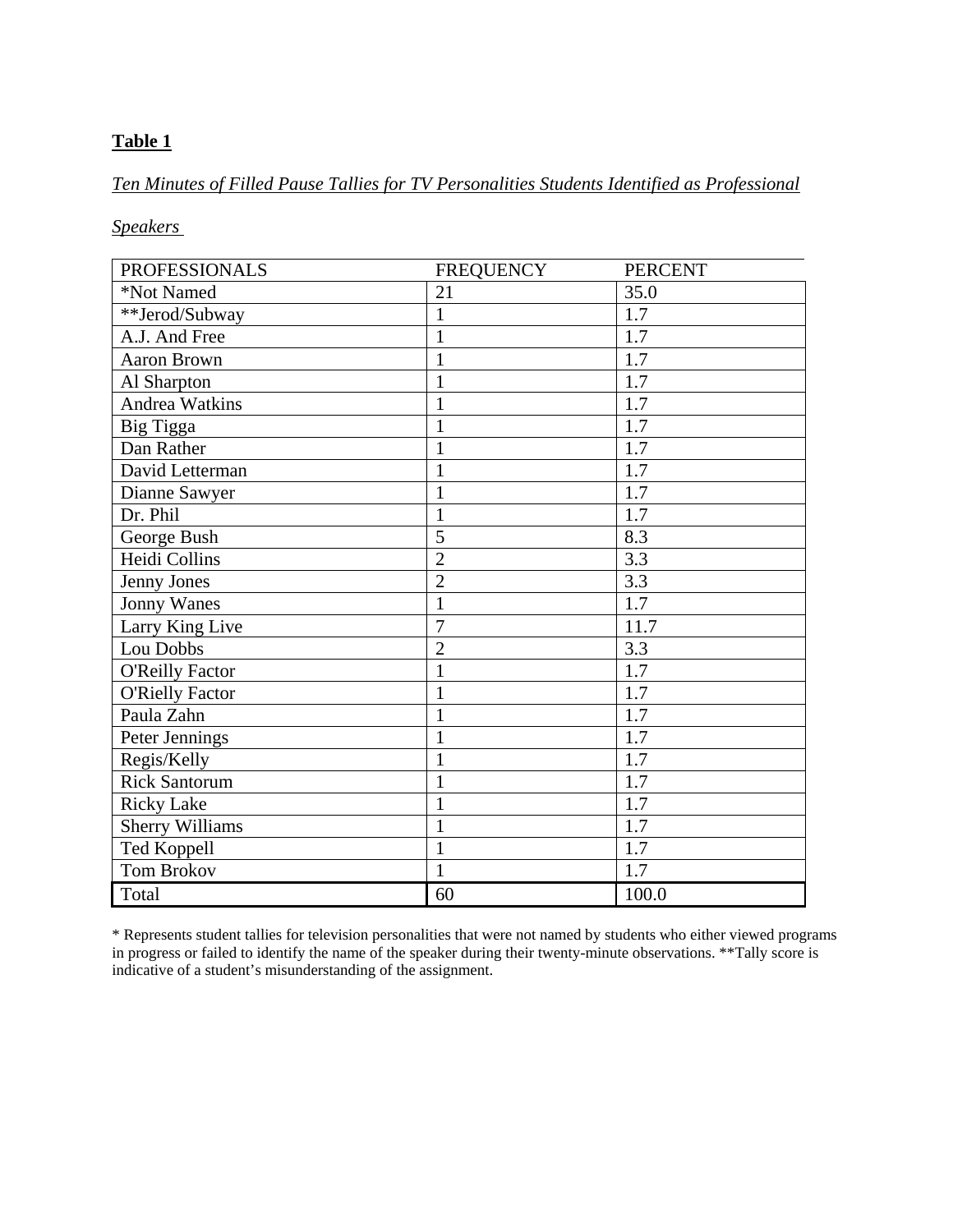*Ten Minutes of Filled Pause Tallies for TV Personalities Students Identified as Non-Professional* 

*Speakers*

| <b>GUESTS</b>        | <b>FREQUENCY</b> | <b>PERCENT</b> |
|----------------------|------------------|----------------|
| *Not Named           | 28               | 46.7           |
| 50 Cent              | 1                | 1.7            |
| Al Sharpton          | $\mathbf{1}$     | 1.7            |
| Bob Woodword         | $\overline{4}$   | 6.7            |
| <b>Bzk</b>           | 1                | 1.7            |
| Caryn                | 1                | 1.7            |
| Chris Dodd           | $\overline{2}$   | 3.3            |
| Clara Harris         | $\mathbf{1}$     | 1.7            |
| <b>Colin Powell</b>  | $\overline{2}$   | 3.3            |
| Dj Clue              |                  | 1.7            |
| Dr. Andrew Weil      | $\mathbf{1}$     | 1.7            |
| Duncan Hunter        | 1                | 1.7            |
| <b>Gary Hart</b>     | $\overline{2}$   | 3.3            |
| Hannity              | $\mathbf{1}$     | 1.7            |
| <b>Jack Straws</b>   | 1                | 1.7            |
| <b>James Kimmel</b>  | 1                | 1.7            |
| Jason                | 1                | 1.7            |
| John King            | $\overline{2}$   | 3.3            |
| Kenneth Pollack      | $\mathbf{1}$     | 1.7            |
| Marsha Mattax        | 1                | 1.7            |
| Michael Elliot       |                  | 1.7            |
| <b>Molly More</b>    | $\mathbf{1}$     | 1.7            |
| <b>Rick Santorum</b> | 1                | 1.7            |
| <b>Wally Zinks</b>   | $\mathbf{1}$     | 1.7            |
| War Analyst          | $\overline{2}$   | 3.3            |
| Total                | 60               | 100            |

\* Represents student tallies for TV personalities that were not named by students who either viewed programs in progress or failed to identify the name of the speaker during their twenty-minute observations.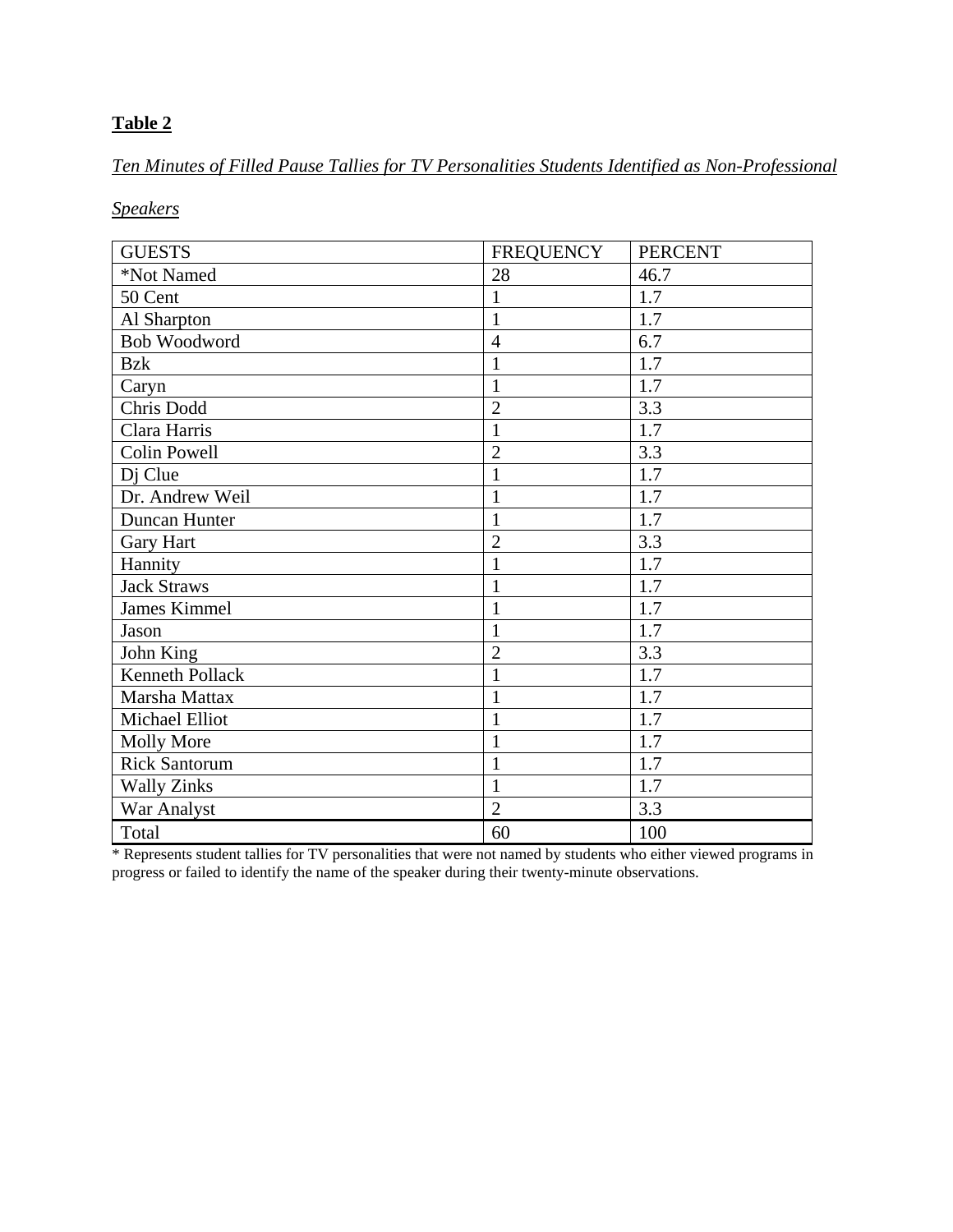# *News Shows Students Observed for Twenty Minutes*

| PROGRAM             | <b>FREQUENCY</b> | <b>PERCENT</b> |
|---------------------|------------------|----------------|
| *Not Named          | 44               | 67.7           |
| 48hours             |                  | 1.5            |
| <b>ABC</b>          |                  | 1.5            |
| ABC13               | 2                | 3.1            |
| <b>CBS</b>          | 2                | 3.1            |
| Chan13              | 2                | 3.1            |
| <b>CNN</b>          |                  | 10.8           |
| C-span              |                  | 1.5            |
| <b>Fox</b>          |                  | 1.5            |
| Fox 26              |                  | 1.5            |
| <b>NBC</b>          |                  | 1.5            |
| <b>Network News</b> |                  | 1.5            |
| Nightline           |                  | 1.5            |
| Total               | 65               | 100.0          |

\* Indicative of program viewed by student but not named.

## **Table 4**

# *Talk-shows Students Observed for Twenty Minutes*

| <b>PROGRAM</b>  | <b>FREQUENCY</b> | <b>PERCENT</b> |
|-----------------|------------------|----------------|
| 20Minutes       |                  | 1.5            |
| C-Span          |                  | 1.5            |
| ESPN 2          |                  | 1.5            |
| <b>CNN-live</b> |                  | 1.5            |
| Nightline       |                  | 1.5            |
| <b>Fox</b>      |                  | 3.1            |
| <b>BET</b>      |                  | 3.1            |
| Network         | 3                | 4.6            |
| <b>CNN</b>      | 16               | 24.6           |
| *Not Named      | 37               | 56.9           |
| Total           | 65               | 100.0          |

\* Indicative of program viewed by student but not named.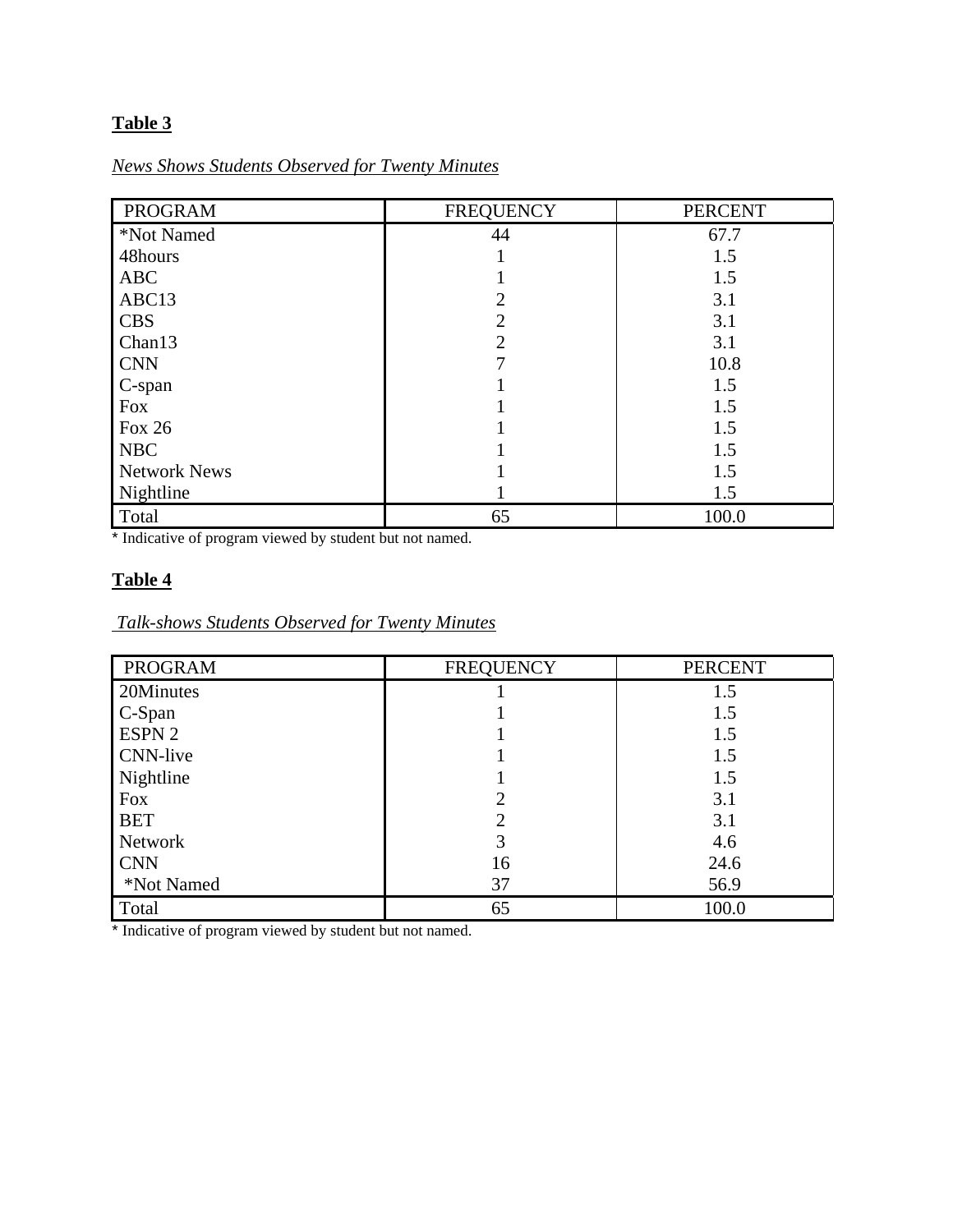### *Special News Reports Students Observed for Twenty Minutes*

| Report Type              | Frequency | Percent |
|--------------------------|-----------|---------|
| *Not Named               | 55        | 84.6    |
| <b>Bin Laden</b>         |           | 1.5     |
| Fox Sports               |           | 1.5     |
| Iraq War                 |           | 1.5     |
| <b>MTV</b>               |           | 1.5     |
| Presidential Press Con.  |           | 1.5     |
| <b>Random Interviews</b> |           | 7.7     |
| Total                    | 65        | 100.0   |

\* Indicative of program viewed by student but program/report was not named.

Students were also asked to record the person's name, gender and what television show they had watched. Students were offered a bonus point as an incentive for participating. Their participation was completely voluntary. Sixty students participated and recorded 1,193 FP. A null hypothesis was written.

### **Research Hypothesis**

There is no difference between male and female students enrolled in two Business Communication courses regarding their ability to detect and tally FP they heard while observing programming in the television media after undergoing classroom sensitivity training.

### **Results**

An Analysis of Variance (ANOVA) was used to test for mean differences between male and female students. No significant differences existed between male and female students and the tallies they submitted after observing non-professional and professional speakers for twenty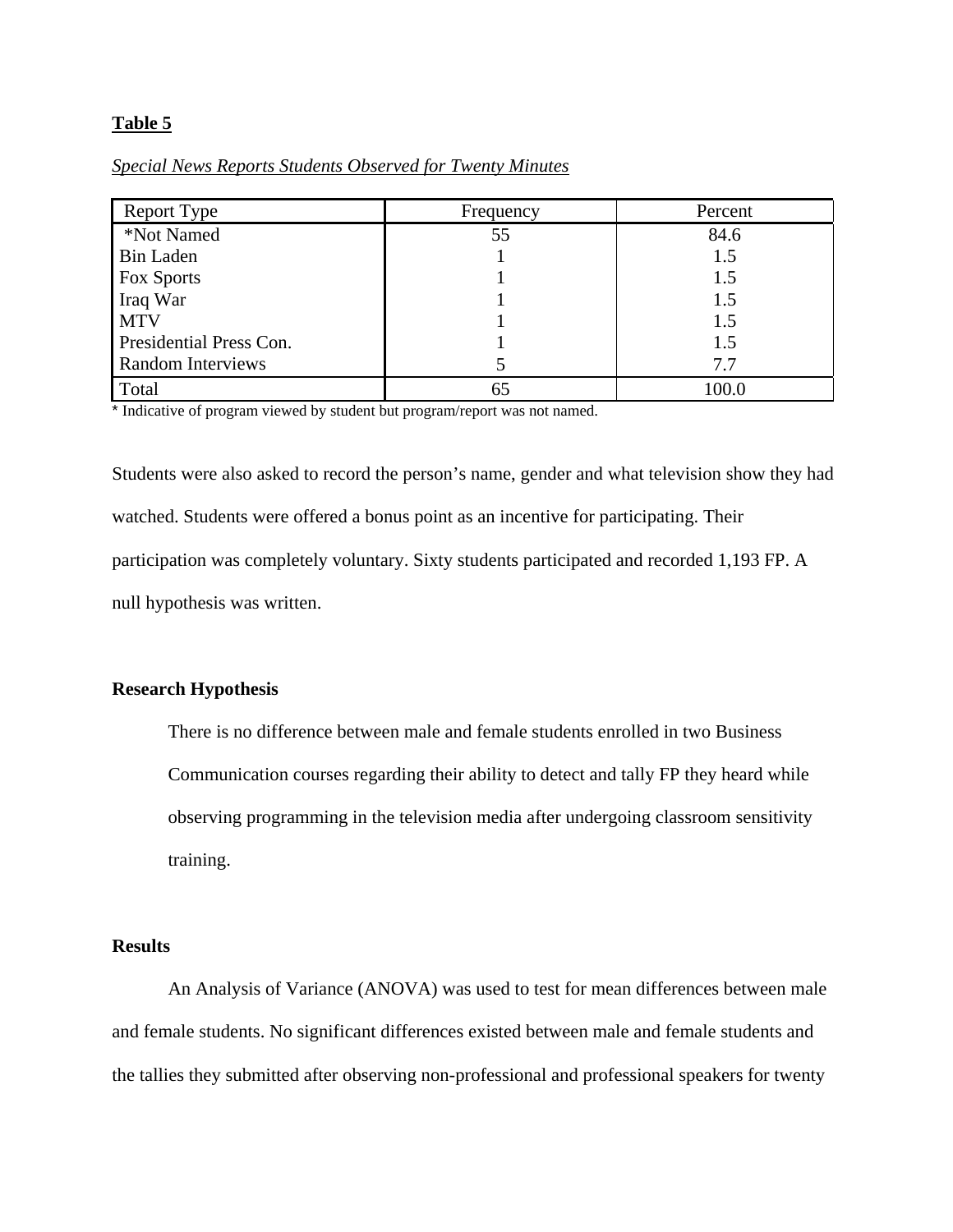minutes, with a  $p = .281$  for non-professionals and  $p = .264$  for professionals. The null hypothesis was accepted. The 494 tallies for the 29 male students did not differ significantly from the 699 tallies for the 31 female students. Sixty students tallied what they believed to be 1,193 FP they heard in the television media. Cross-tabulation of students' gender and professional/non-professional speakers revealed no significant differences using a Chi-Square test for nominal variables.

Students indicated they observed 13 female (21.7% within gender) non-professional and 47 male (78.3% within gender) non-professional speakers. Students indicated they observed 20 professional female (33.3% within gender) and 40 professional male (66.7% within gender) speakers. Students did not have a tendency to select same gender speakers; they did not favor their own gender in tally scores they submitted: Females did not tend to tally significantly fewer FP for females and males did not tend to tally significantly fewer FP for males; however, the television media does seem to be biased towards men, who represented nearly three quarters of the television personalities observed. The descriptive statistics and tally scores for both male and female students are shown in Table 6.

#### **Table 6**

| <b>Variable</b> | <b>Mean</b> | <b>SD</b> | <b>Male (29)</b> | Female (31) | <b>Total Tally</b> | Sig. |
|-----------------|-------------|-----------|------------------|-------------|--------------------|------|
| Non-Prof. Tally | 5.38        | 7.078     | 338              | 465         | 803                | .281 |
| Prof. Tally     | 7.55        | 7.762     | 156              | 234         | 390                | .264 |

Gender, Means, Standard Deviations, Significance and Tally Variables

Note:  $N = 60$ .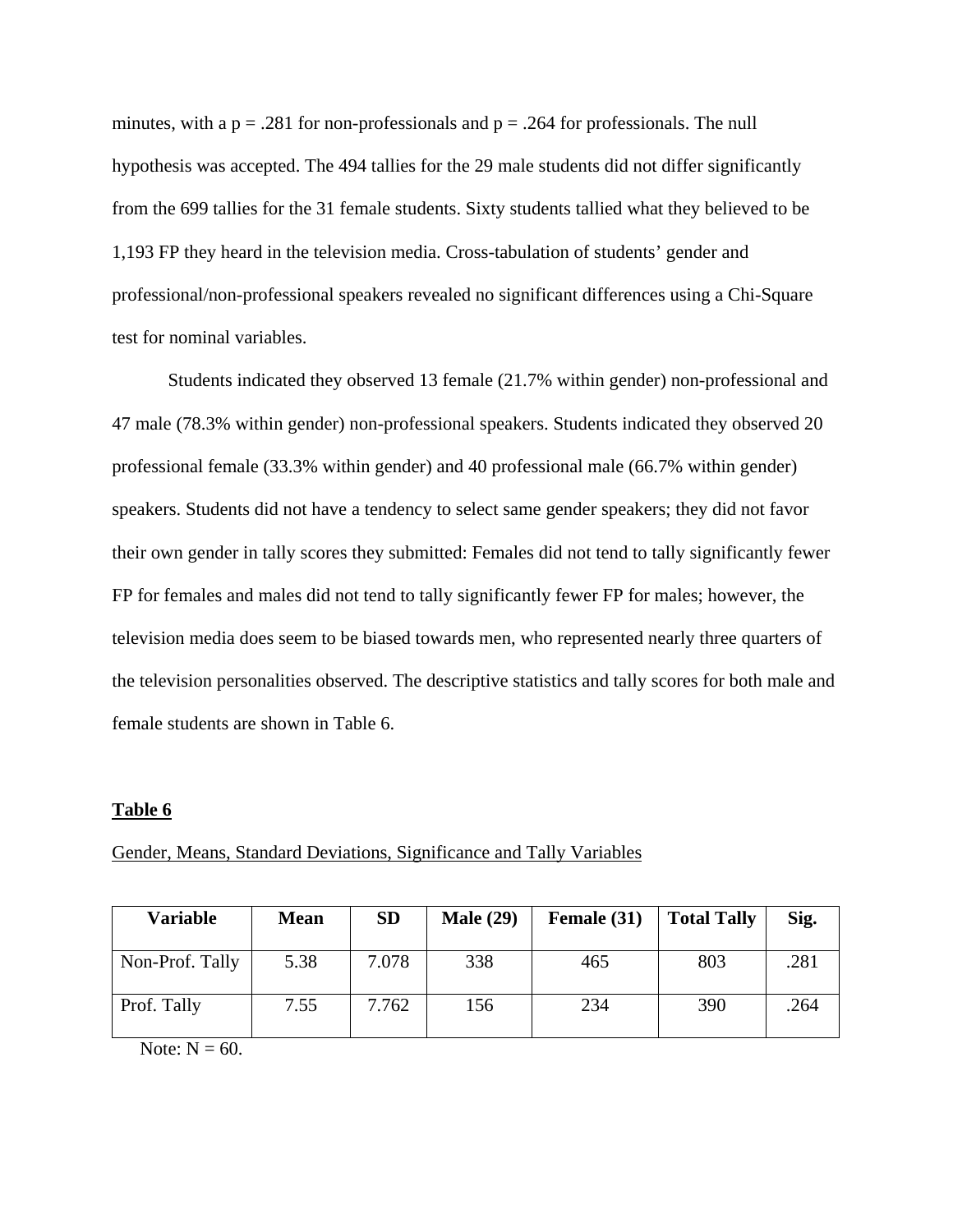#### **DISCUSSION**

Business communication teachers require students to present on business topics nearly every semester. Presentation skills include avoiding the use of FP. Teaching students to avoid the bad speech habit of filled pause is suggested by (Sprague and Stuart, 2000) as good practice. The comparison of male and female students' tallies of FP they heard in the television media for this study does not prove that filled pause is a "bad speech habit"; the fact that it is considered to be a bad habit by experts give the assumption face validity. Some empirical evidence is available where filled pause is used as a treatment variable in speech disorder research; see (Lallgee  $\&$ Cook, 1969; Cook, 1971; Howell & Sackin, 2001; Erard, 2004). What this study revealed was sensitivity training works similarly well for both male and female students.

A cognitive transformation seemed to have occurred in the students who developed an awareness of the bad habit. Both groups were not significantly different in what they heard and tallied as FP. Furthermore, on a two points quiz immediately following the instruction and fieldwork assignment, 95 percent of 60 Business Communication students for both courses could list five or more types of FP. The ten non-participating students performed just as well as the 60 participating students on the post-quiz, indicating the instructional methodology was effective for all 70 students.

Sixty students heard what they believed to be FP from people they labeled as professional and non-professional speakers. They were able to count and tally what they heard; thereby, enhancing their own sensitivity and reifying the instruction that filled pause is a bad speech habit. Although it cannot be guaranteed that students actually recorded FP each time or that what they heard was actually a filled pause each time they recorded a tally, the instruction proved to be salient for them. The two Business Communication courses and 60 student participants were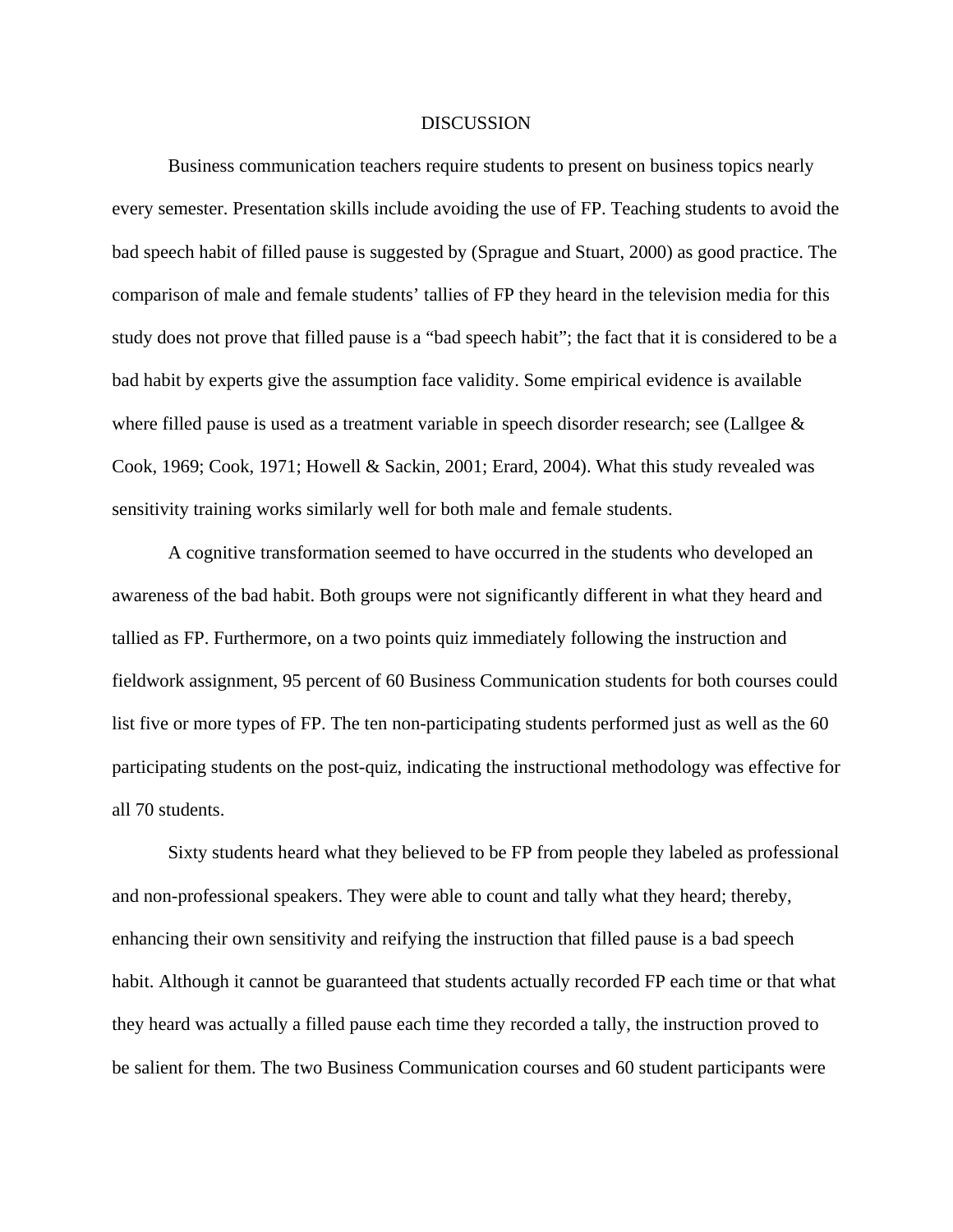assumed normally distributed; in addition, students were likely to know what FP were while they listened and tallied. They had been trained and could list at least five types of FP on a post-quiz. The classroom activities did lead to a reduction in the students' use of FP in their own monologues.

All students were required to present an extemporaneous small group presentation near the end of the semester. Most students had a noticeable reduction in FP as they were observed speaking. Students used fewer FP after having been through a series of classroom activities. Although the instructional methods were not conducted as a controlled cause/effect experiment, the impact of the interventions was apparent. The implication of this instructional development study sets the groundwork for what could be a cause/effect experiment.

#### **Implications for Further Research**

Students could be sensitized through four periods of classroom training to detect the use of FP in others and themselves. The researcher could then select from the public media one hour of programming saturated with FP (such as Larry King Live) and record them. Sensitivity trained students could then view video with varying intervals of time and filled pause saturation. The researcher would count the video recorded FP in advance and make an inventory of low, medium and high saturation. Three trained speech experts would count independently the number of FP presented in the 60 minutes of recorded programming. This would reduce rater bias because inter-rater reliability is increased when the scores of three independent judges are averaged. Judges would count FP ("and so on and so forth," "right?" "I mean," "um," "uh," "err," "ok," "y'know," "see" "like," and "or whatever").

Demographic variables could be collected, such as grade level, gender, and major. Those demographic variables would be compared to tallies made by students as they observe the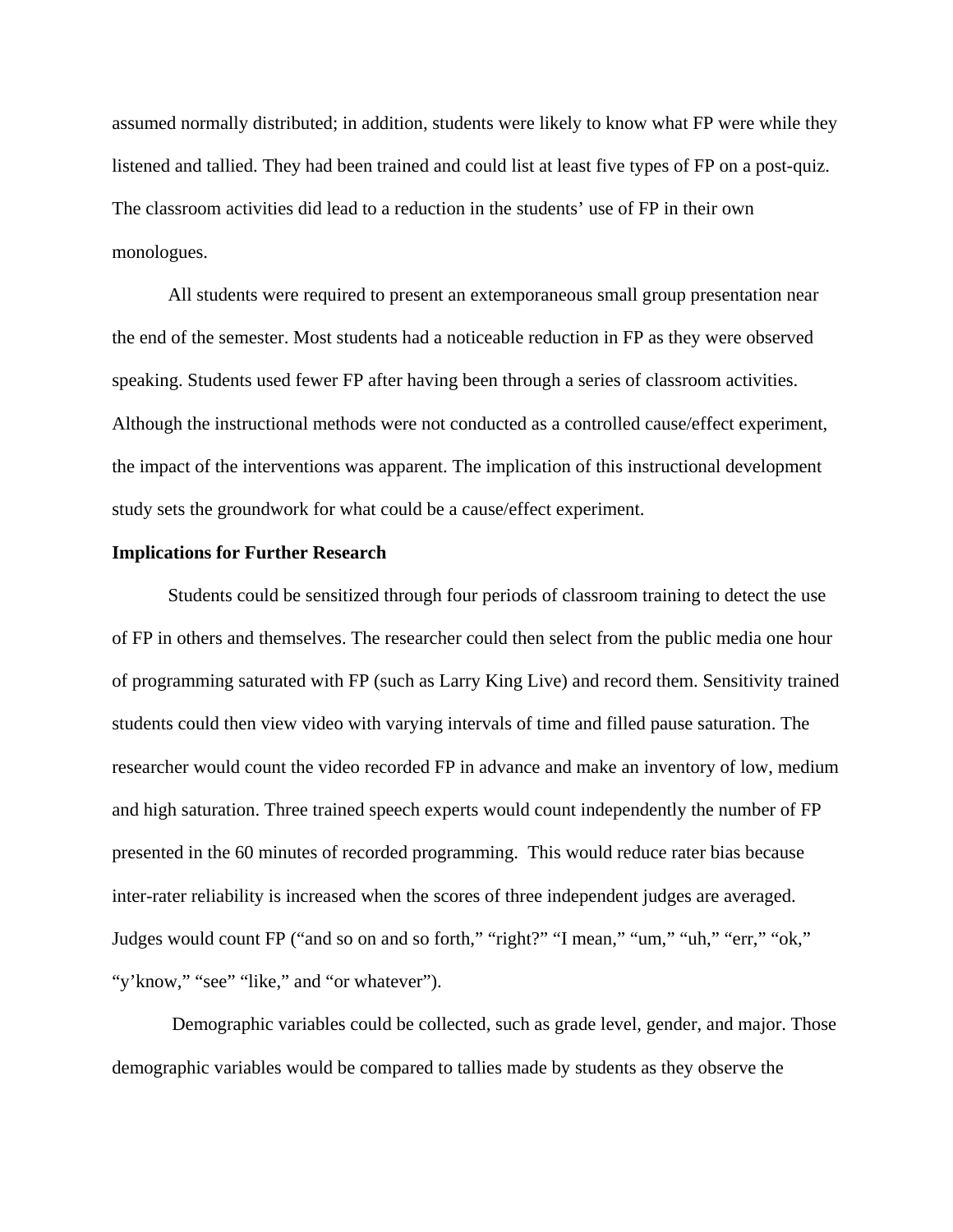recorded video. Different groups could be exposed to different intervals of filled pause saturated video. The factorial two-way ANOVA comparisons in a controlled experiment would further clarify the impact of sensitivity training on business communication students and how they could be taught to hear a bad speech habit and avoid it.